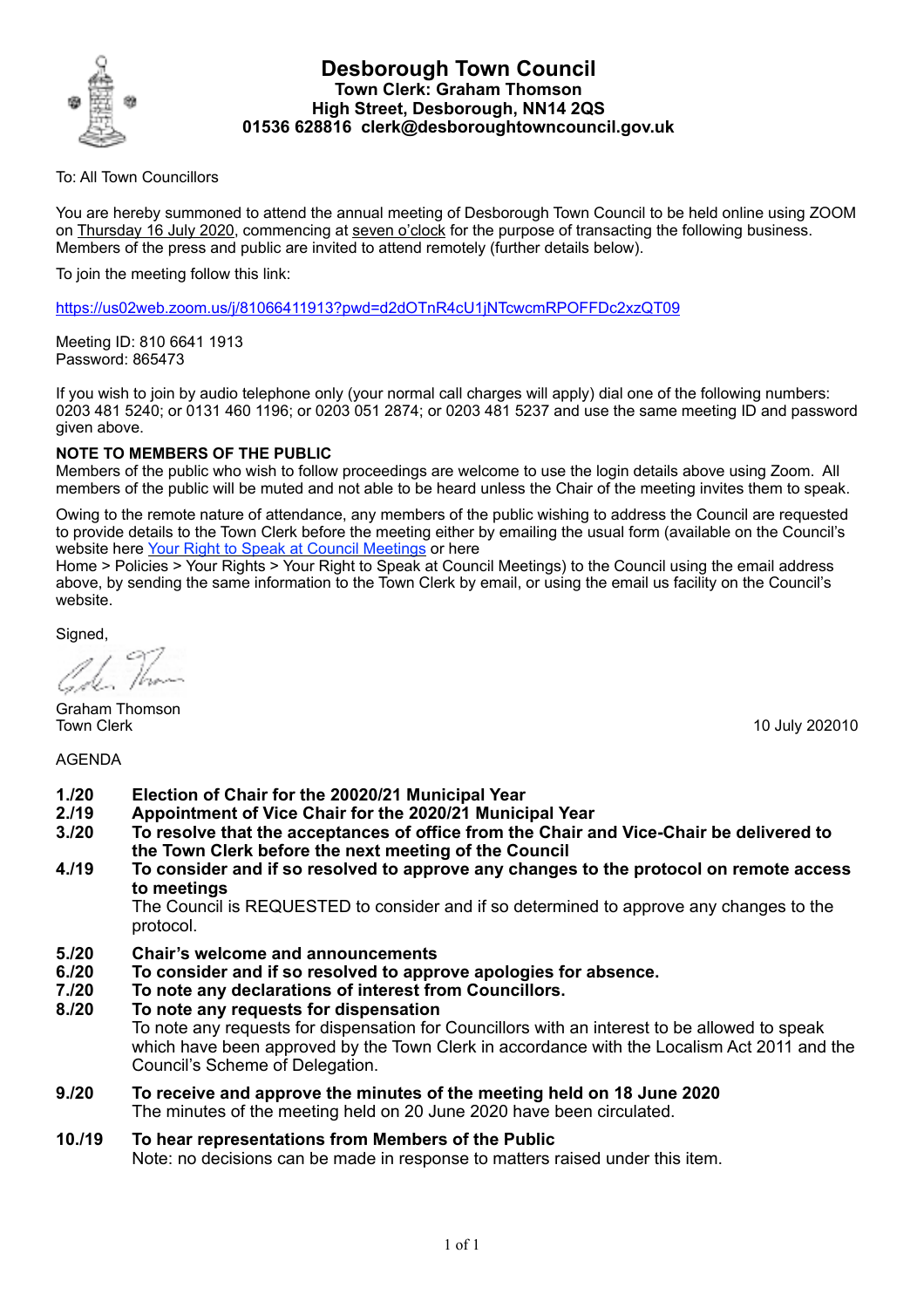# **11./20 To consider filling the casual vacancy on the Council by Co-option**

The vacancy for a Councillor for Loatland ward was advertised and self-nominations were received before the closing date. The Council will follow the procedure in the "Casual Vacancies and Co-Options Policy and Procedure" and will vote by show of hands. The Council will hear from the candidates (in alphabetical order) for up to four minutes each, and will proceed immediately to vote. At the meeting, there will be no discussion with candidates, or between Councillors on this matter. The inability of any candidate to attend the meeting (online) cannot be held against them, their words can be read (if submitted in time) and they will still be part of the voting process.

In order to be co-opted, a candidate must secure a majority of the votes of Councillors present and voting. If no candidate secures a majority of votes  $(50\% + 1)$  in any voting round then the lowest polling candidate is excluded and the vote retaken. If the lowest polling candidates have equal votes then a run off would be held between them and the lowest polling candidate is excluded. This process continues until only two candidates remain, or a candidate secures the 50% + 1 majority. Following the vote between the final two candidates, should there still not be a majority then the Council cannot co-opt and the process will be re-run at the next meeting. Candidates not co-opted may put themselves forward again. The closing date for electors to requisition a poll for the other casual vacancy was 9 July 2020. No such poll was requisitioned and so the Council will be able to advertise the position to be filled by co-option at the next meeting.

The candidates are: Trevor BRIGHTON, David LARMOUR, Bill McELHINNEY, Kevin O'BRIEN, Alan WINDOW. The Council is REQUESTED to consider the candidates and vote on co-opting one as a Councillor.

# **12./19 To receive an update on projects**

## **12.1./19 Proposed one-way system and parking restrictions Gladstone Street / Nichols Street**

The County Council's Traffic Orders Team has confirmed that it is necessary to formally consult on the proposal and to undertake the necessary amendments to the Traffic Regulation Order (TRO) to make the one-way legally enforceable. A drawing of the previous proposals is shown at Appendix A. The cost of £3,855 for this consultation (by NCC) would fall to the Town Council. In addition to the above TRO an additional TRO (at the same cost) is required to amend the parking restrictions required for the scheme. However it is possible that this might be undertaken as part of the annual review of parking amendments for the Kettering.

NCC has suggested that in order to avoid abortive costs, the Town Council could carry out a further "informal" consultation based on the plan and the original consultation letter to gauge the current level of support for the proposal and if this seems positive to then hand over to NCC for the formal consultation. The cost of this informal consultation is estimated to be in the order of £200 to £300 for printing and distributing the consultation documentation.

The previous consultation exercise covered residential and business properties in the following streets likely to be affected (not all properties in these streets): Burghley Close, Gladstone Street, Harborough Road, High Street, King Street, Mansefield Close, New Street, Nichols Street, Pipewell Road, Regent Street, Rushton Road, and Station Road.

The Council is REQUESTED to consider carrying out an informal consultation and if approved to authorise the expenditure on printing and distributing the consultation documentation.

# **12.2./19 Braybrooke Road Play Area**

The Borough Council has been informed of the Council's decision to offer a £30,000 contribution towards the cost of the restoration and improvement of the Braybrooke Road play area on condition that the Borough Council contributes £15,000. No formal response has been received.

# **12.3./19 Rothwell Road / Gold Street junction**

An original copy of the report has now been received. Early discussions are being sought about moving forward with the project, but the Council is at the mercy of Highways staff availability in the easing of the lockdown.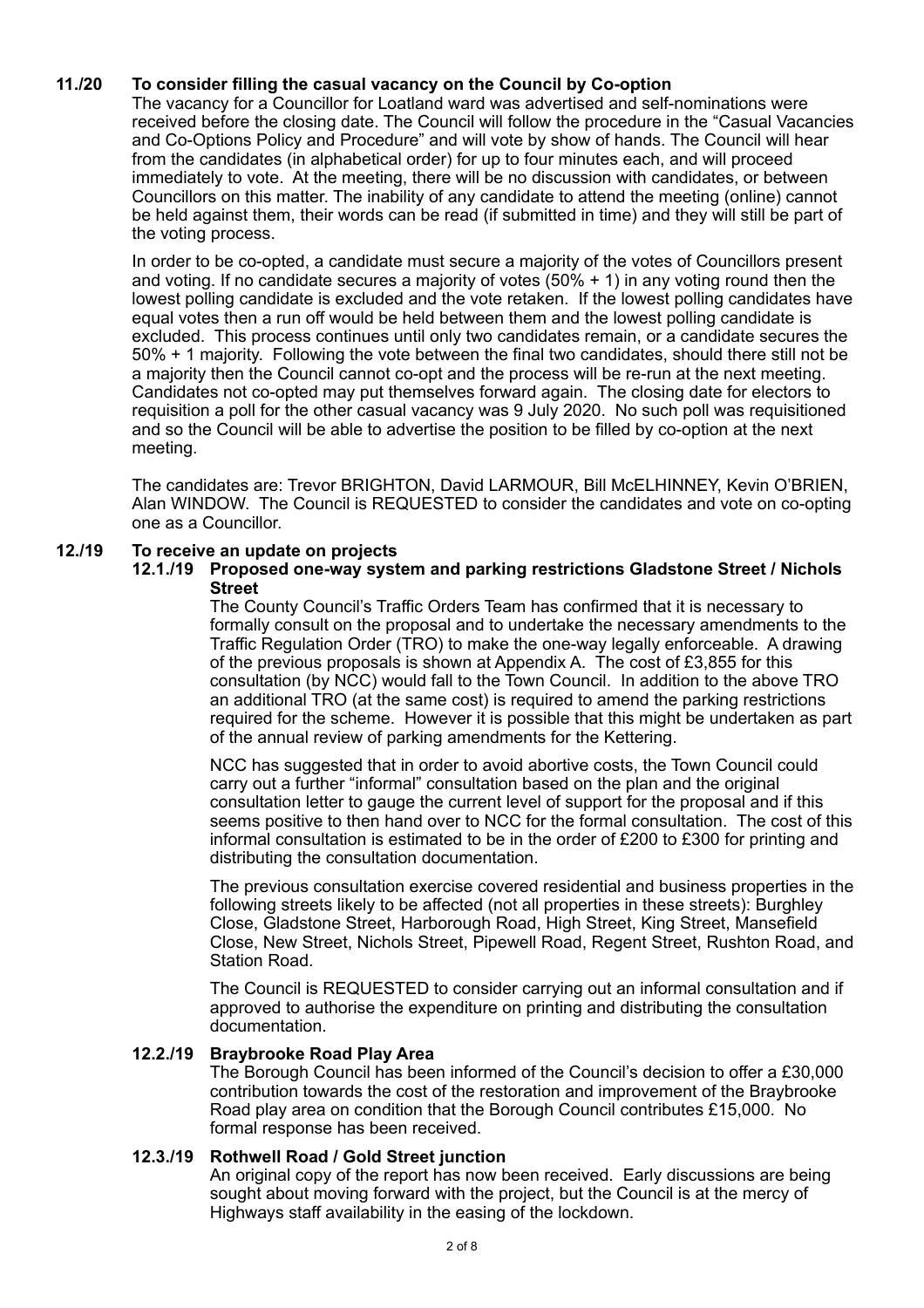# **12.4./19 Highway Barriers (A576 railway bridge and High Street)**

The County Council's Highways staff have been advised that the Council is pleased that NCC is proceeding with the safety barriers at the railway bridge (an order is to be placed shortly), and that the Council is not prepared to fund the safety barriers on High Street.

# **12.5./19 Dunkirk Avenue Play Area**

There has been no movement from the Borough Council on this.

## **12.6./19 CCTV Upgrade**

Responsibility for CCTV within the Borough Council has changed to its Environmental Health department. Further information will be received in due course.

## **12.7./19 Greenspace Play Area**

The plan for the Greenspace play area was for the Borough Council to appoint contractors to carry out the work using a grant from the Town Council. The specification had been drawn up and a plan agreed but unfortunately the Borough Council has now indicated that it wishes the Town Council to conduct the required tender exercise and engage the contractor directly, although KBC has indicated that it would provide support. The budget provision for the natural play equipment previously agreed is £20,000 including provision for tree planting.

In accordance with Financial Regulations, it is RECOMMENDED that the Town Clerk, in consultation with the Chair, be authorised to approve a quotation within the budget provision.

## **12.8./19 Neighbourhood Plan**

A project plan for the next phase of the Plan is currently out for quotations from a number of consultant companies. The estimated cost is £4,500 (the annual budget approved is £10,000) and the work would involve:-

- a. conformity assessment of the Draft Plan policies;
- b. high level review of the Draft Plan's structure and contents;
- c. check of supporting evidence base documents
- d. production and presentation of a review report of the above and recommending the next steps for taking the Draft Neighbourhood Plan forward.

In accordance with Financial Regulations, it is RECOMMENDED that the Town Clerk, in consultation with the Chair, be authorised to approve a tender within the budget provision.

## **13./19 Desborough Market**

The Council has been approached on an initial, informal basis, to consider the future of the Desborough market. With the assumption of Kettering Borough Council into North Northants Unitary Council it is possible that responsibility for the markets operated by the Borough Council will transfer to the new Council. If however, the market charter for Kettering was transferred to the new Kettering Town Council (and no decision has been made on that) then it is also possible that there would be no resource within the new unitary Council to manage Desborough market. It is timely therefore for the Council to consider its position in the eventuality that the latter occurs although it in not considered that there would be any significant changes until April 2021.

Initial investigations have taken place into the implications for the Council in becoming the Market Authority and bearing all the responsibilities, costs, risks, and income.

The markets take place on a Thursday to avoid a clash with Kettering, Rothwell and Harborough market days. Initial information received suggests that the market income was £1,967 in the last financial year (although since the pandemic fees have been waived). The current charge for stalls is £13 per stall per week paid as cash but this is moving towards monthly invoicing. There are three regular stallholders and some casual usage. The stallholders provide their own stalls and traders are required to take their own rubbish away.

The cleansing team currently empties bins and picks litter on market days and there is no reason to suppose that this would change or be charged for. Advertising and promotion of the market are currently carried out with a dedicated Kettering Markets Facebook page with about 1,000 followers. It is shared through the This is Kettering website and promoted through Stall Finder (a resource for stallholders and event organisers).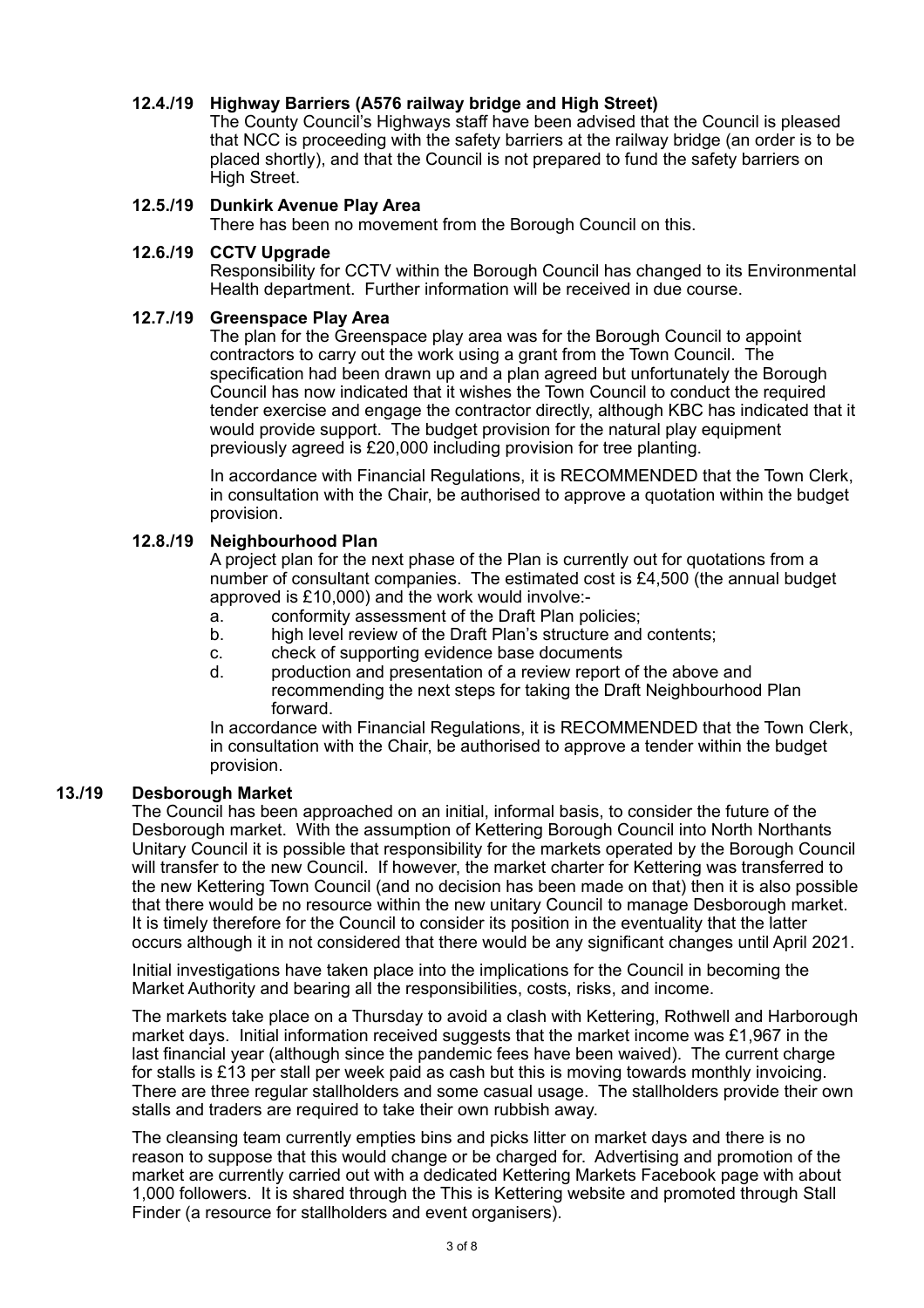Other costs of running the market would include: additional banking costs (especially for handling cash), insurance and audit (probably negligible costs), and membership of the National Association of British Market Authorities (£358 per year), and business rates (£499 per year). The Council would also need to consider the management and administration of the market.

The Council is REQUESTED to consider in principle whether it would be prepared to take on the market and become a market authority if the opportunity arises, and if so, to authorise further investigations to take place.

# **14./19 Update on the proposed school holiday play scheme for children**

The fund to which the Council would apply is the National Lottery Community Fund. It is effectively closed to non Covid-19 applications. However, this application would be written along the lines that children have missed out on the physical and social stimulation that school and holiday schemes (such as is proposed) provide, and as a result of the lockdown they will need to catch up on the missed social and physical development, so it will very much be a project focused around the troubles caused by Covid-19. Alternative suppliers (including other Local Authorities) have been requested but no other provider has been identified. Even at this stage it is not clear whether such schemes will be able to run during the summer. In that case, any funding bid made should refer to the possibility of running the schemes later in the year.

The estimated cost per week of provision is  $£1,500$ , including the cost of writing the bid application (if the bid is unsuccessful there would be no charge). There is no specific budgetary provision but any scheme would have to be funded wholly from any grant received. The Council's Financial Regulations require the Council to seek formal written quotes for works or services estimated to cost between £1,001 and £10,000.

It is RECOMMENDED that authority be given for written quotes to be sought; the acceptance of a quotation which does not exceed the budget; the identification of appropriate locations, times, and costs; and a grant application to be made.

## **15./19 To note any reports on activity in the last year**

To receive reports from relevant parties, volunteers, and local groups on activity in the last year.

## **16./19 To consider the dates of meetings for the 2020/21 Municipal Year**

With the delayed start to the 2020/21 municipal year, the dates for Council meetings during the municipal year fall as follows:-

| Month           | <b>Ordinary Council meeting</b> | <b>Notes</b>                                          |
|-----------------|---------------------------------|-------------------------------------------------------|
| Jul 2020        | 16th                            |                                                       |
| <b>Aug 2020</b> | No meeting                      |                                                       |
| Sep 2020        | 17th                            |                                                       |
| Oct 2020        | 15th                            | <b>Budget consultation begins</b>                     |
| Nov 2020        | 19th                            |                                                       |
| l Dec 2020      | 10th                            | Early to avoid Christmas                              |
|                 |                                 | Draft spending plans, income proposals, and forecasts |
| Jan 2021        | 21st                            | Detailed budget approved, precept set                 |
| Feb 2021        | 18th                            |                                                       |
| Mar 2021        | 18th                            |                                                       |
| Apr 2021        | 15 <sub>th</sub>                |                                                       |

The Council has also previously indicated a desire to hold budget consultation meetings. It has been suggested that the consultation process takes place earlier than last year to allow time for the outcome to be analysed and any necessary estimates to be sought.

The Council is REQUESTED to determine the meeting schedule for the remainder of the municipal year, including any additional meetings for budget consultation.

## **17./19 To consider the appointment of representatives to outside bodies**

As Members may know, appointments and nominations to "outside bodies" terminate at the statutory annual meeting of the Council, or until the Council decides otherwise (whichever is sooner). There is no right for any organisation to have Councillor or Council appointed representatives, and only rarely does a Council have a right to make appointments (this is usually for charities as a foundation Trustee).

| Name of body                                             | <b>Note</b>                               |
|----------------------------------------------------------|-------------------------------------------|
| <b>Rothwell North Working Party</b>                      | <b>Previously Cllrs Burnham and James</b> |
| LANRAC (Leics and Northants Rail Previously Cllr Sawford |                                           |
| Action Committee)                                        |                                           |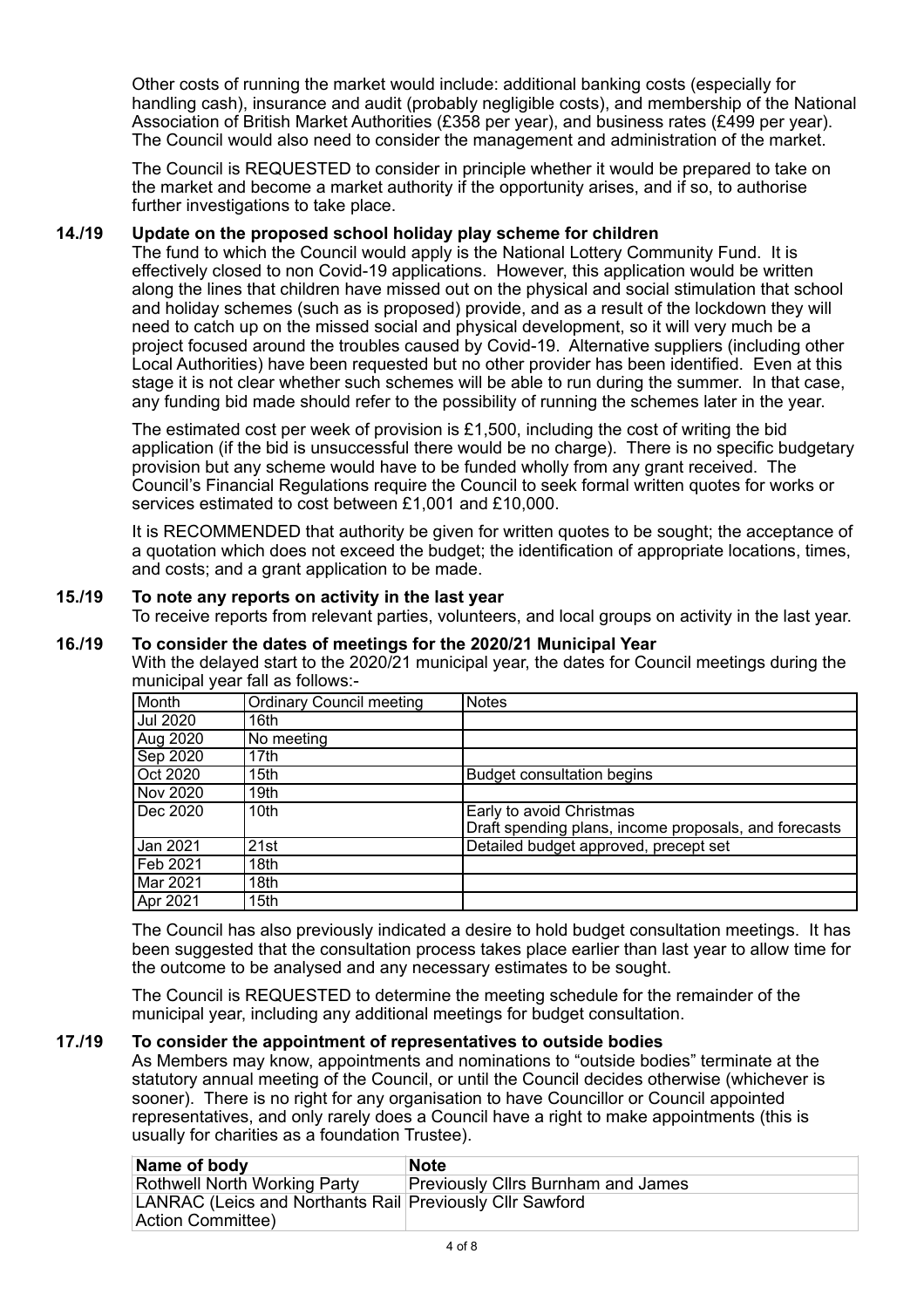| Name of body                        | <b>Note</b>                                                                                                                                                                                                  |
|-------------------------------------|--------------------------------------------------------------------------------------------------------------------------------------------------------------------------------------------------------------|
| Desborough Pocket Park<br>Committee | Although the Council is in the process of withdrawing from<br>the lease of the land, the Pocket Park Committee has<br>asked if the Council would continue to nominate two<br>Councillors to attend meetings. |
|                                     | Previously Cllrs Keys and Taylor                                                                                                                                                                             |
| <b>KBC's A6 Towns Forum</b>         | No current nominee                                                                                                                                                                                           |

The Council is REQUESTED to consider appointing representatives.

## **18./19 To consider and if so resolved to appoint to Committees, Advisory Panels, and areas of responsibility**

As Members will know, the membership of internal bodies and appointments terminates at the statutory annual meeting of the Council (except financial account signatories), or when the Council otherwise decides.

| <b>Responsibility</b>                                                 | <b>Note</b>                                                                          |
|-----------------------------------------------------------------------|--------------------------------------------------------------------------------------|
| <b>Volunteer Path Warden</b>                                          |                                                                                      |
| Volunteer Road Safety and CCTV Warden                                 |                                                                                      |
| Awards Advisory Panel (Honoured Citizen<br>Awards)                    | Three Councillors and Three non-Councillors                                          |
| <b>Community Grant Advisory Panel</b>                                 | Four Councillors and Four non-Councillors                                            |
| <b>Personnel Committee</b>                                            | Councillors only                                                                     |
| <b>Independent review Councillors</b>                                 | Must not be account signatories. Minimum of<br>one.                                  |
| Financial account signatories (continue until<br>removed or replaced) | Must not be independent review Councillors.<br>Three Councillors plus RFO preferred. |
| <b>Data Protection Officer</b>                                        | Currently Northants County Association of Local<br>Councils                          |

The Council is RECOMMENDED to consider the matter and to make appointments.

# **19./19 To receive and note the Planning and Licensing Report**

In accordance with the views expressed by Councillors, any comments which were uncontentious and uncontested were submitted to the relevant planning authority as set out in the report attached at Appendix B.

# **20./19 To approve the annual governance statement for 2019/20**

The Council is REQUESTED to consider the Annual Governance Statement 2019/20 (circulated separately) and authorise the Chair and the Town Clerk to sign the document accordingly.

## **21./19 To approve the Accounting Statements for 2019/2020**  The Council is REQUESTED to consider the Accounting Statements 2019/20 (circulated separately) and authorise the Chair to sign the document accordingly.

# **22./19 To agree the date for the public inspection of accounts**  The Council is RECOMMENDED to fix the dates for the public inspection of accounts as 24 August 2020 to 5 October 2020.

# **23./19 To receive and note the Internal Auditor's Report**  A copy of the internal auditor's report is expected and will be circulated to Councillors when received. The Council is REQUESTED to note the report.

#### **24./19 To receive the finance report**  The Council is RECOMMENDED to approve the report (Appendix C).

## **25./19 To consider and if so resolved to approve continuous approval for certain routine payments**

There are a number of standard or routine payments made throughout the year and for which approval is preferable on an ongoing basis. As well as the requirement to pay invoices without undue delay, which does not always coincide with Council meetings, it is also prudent to make provision for regular payments to be made automatically.

- Information Commissioner's Office: the annual fee for mandatory registration (discount if paid by Direct Debit).
- Broadband / telephone: The current contract is with TalkTalk Business. The Council has just entered the second year of a two-year contract. The Council also has a mobile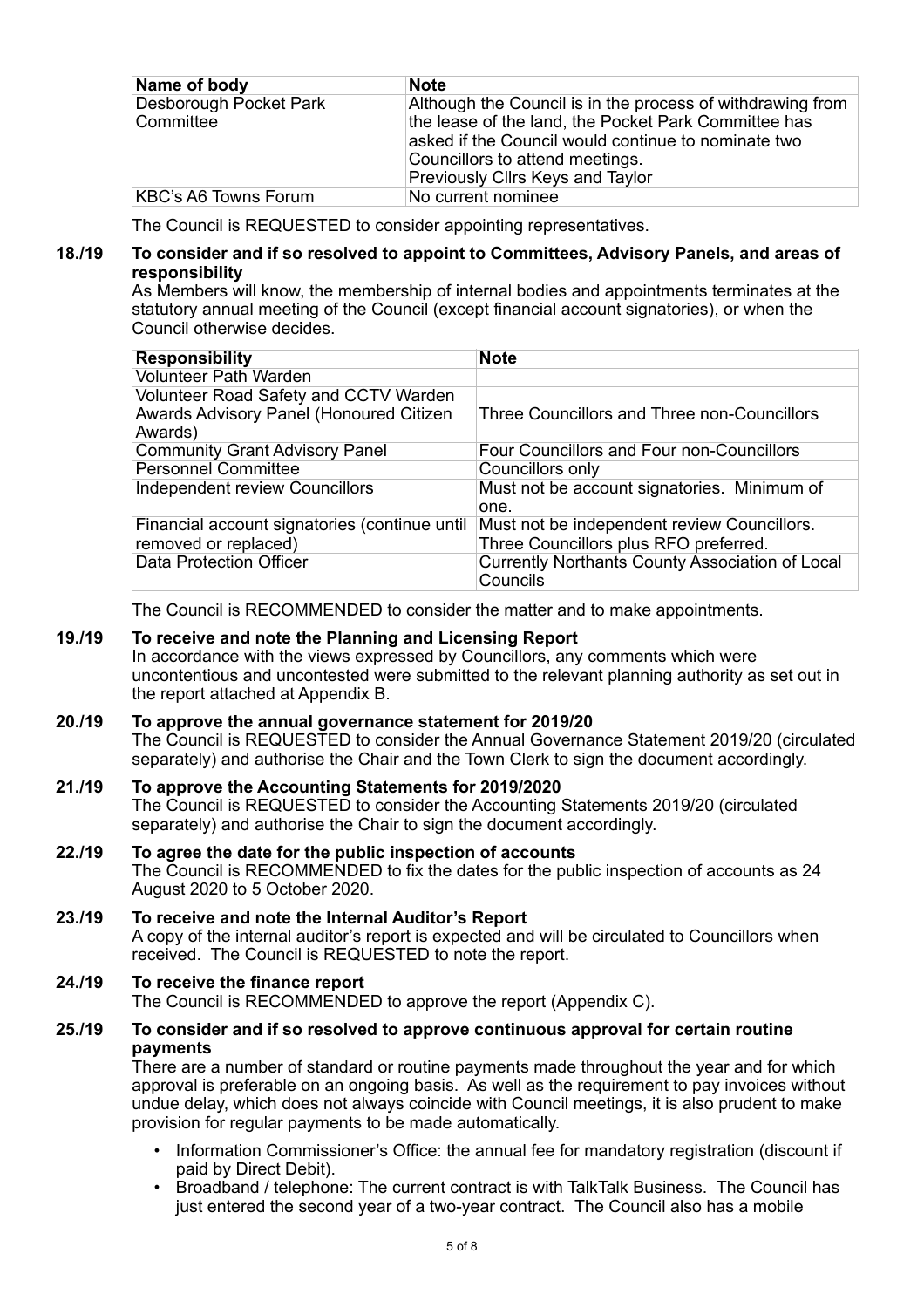telephone account during the Covid-19 lockdown (service providers may change as better deals emerge).

- Website / email: the current contracts for the provision of the website infrastructure, support, and emails (renewal January), and domain name registration (expires April) are with Netwise UK
- Payroll provider: The current contract is with Autela Payroll Services Ltd. The Council receives discounts for paying quickly.
- Salary payments due: The regular monthly salary and pension contributions, and the HMRC contributions (which are paid quarterly).
- Rent: The Council's offices are leased from Desborough Library and Community Hub, paid monthly.
- Christmas lights: The Borough Council traditionally offers a grant to the "A6 towns" to buy and erect decorations annually. The grant is returned (topped up as necessary) to KBC which contracts to store, purchase, erect, and remove the decorations and tree each year. It is not known at this stage what the arrangements will be following reorganisation.
- Bank Charges: the Council's banking is not free and there are charges levied for standard items such as paying in cash and handling cheques.

The Council also has an annual contact with Rentokil Initial plc for personal hygiene disposal. Payment is made annually and the contract expires in January. The contract will be subject to competition nearer the time. Given that the payments are currently made annually, it is not proposed to include this in the continuous approval list for the time being.

It is RECOMMENDED that continuous approval be given for payments as follows: Information Commissioner's Office; broadband / telephone / mobile telephone; website and domain; payroll provider; Salary payments due; office rent; Christmas lights, and banking charges.

# **26./19 To consider and if so resolved to approve accounts for payment**

The report set out at Appendix D details those invoices and payments for payment, those authorised in accordance with the scheme of delegation, and those where payment is by continuous authority; and the Council is RECOMMENDED to approve payment. Details in the report will be updated before the meeting as information is received.

# **27./19 To note information items**

The Council is REQUESTED to note the information in the undermentioned reports.

# **27.1./19 To receive reports on activity from Borough Councillors, the County Councillor, local groups and volunteers**

Any reports received will be circulated to Councillors.

**27.2./19 To note the data from the TVAS Speed signs**  Data from the speed indicator signs will be posted on the Council's website.

# **27.3./19 Police Report / Crime Figures**

The latest crime figures received from the Police will be posted on the Council's website.

# **27.4./19 To note an update on the Town Council vacancy**

The closing date for electors to requisition a poll for the casual vacancy was 9 July 2020. No such poll was requisitioned and so the Council will be able to advertise the position to be filled by co-option at the next meeting.

**27.5./19 To note information relating to the former Desborough Swimming Pool fund**  The Council has been informed that the Desborough Swimming Pool Fund has been closed and funds (amounting to £22,455) have been distributed in accordance with the spirit in which they were donated - to benefit Desborough people.

## **27.6./19 Pocket Park Lease**  The Borough Council has responded to the Council's intention to withdraw from the lease of the land and will look to progress this matter with its legal department.

## **27.7./19 To note information relating to traffic movements in connection with the Rothwell North housing development**

The Council has been informed that in the week 29/06/2020 to 05/07/2020 there were six breaches of the designated routes by HGVs:

- 2 (departing from the site using an unapproved route)
- 4 (entering the site using an unapproved route).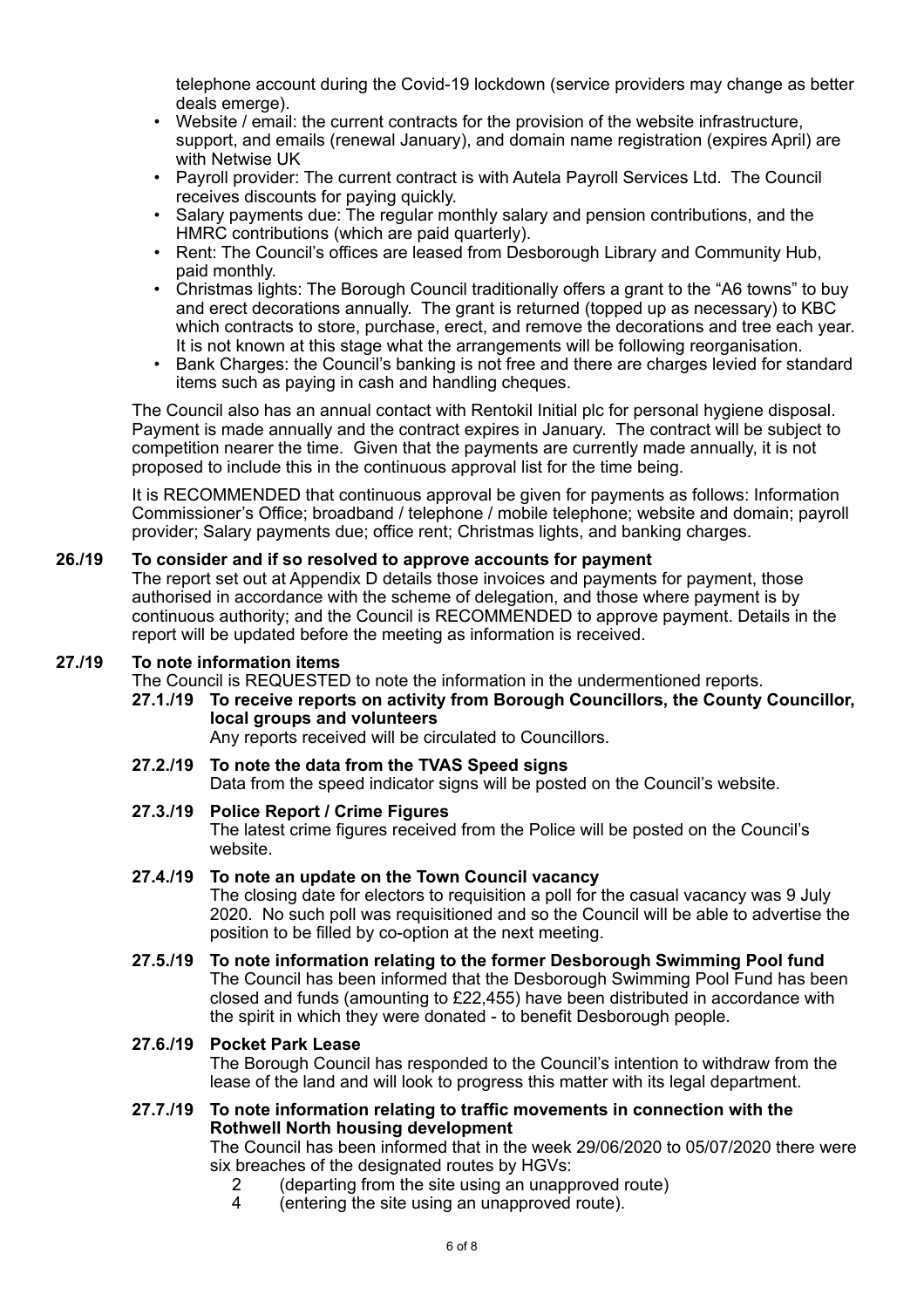# **Desborough Town Council 16 July 2020**

I



# **Proposed one-way system and parking restrictions Gladstone Street / Nichols Street**

Appendix A